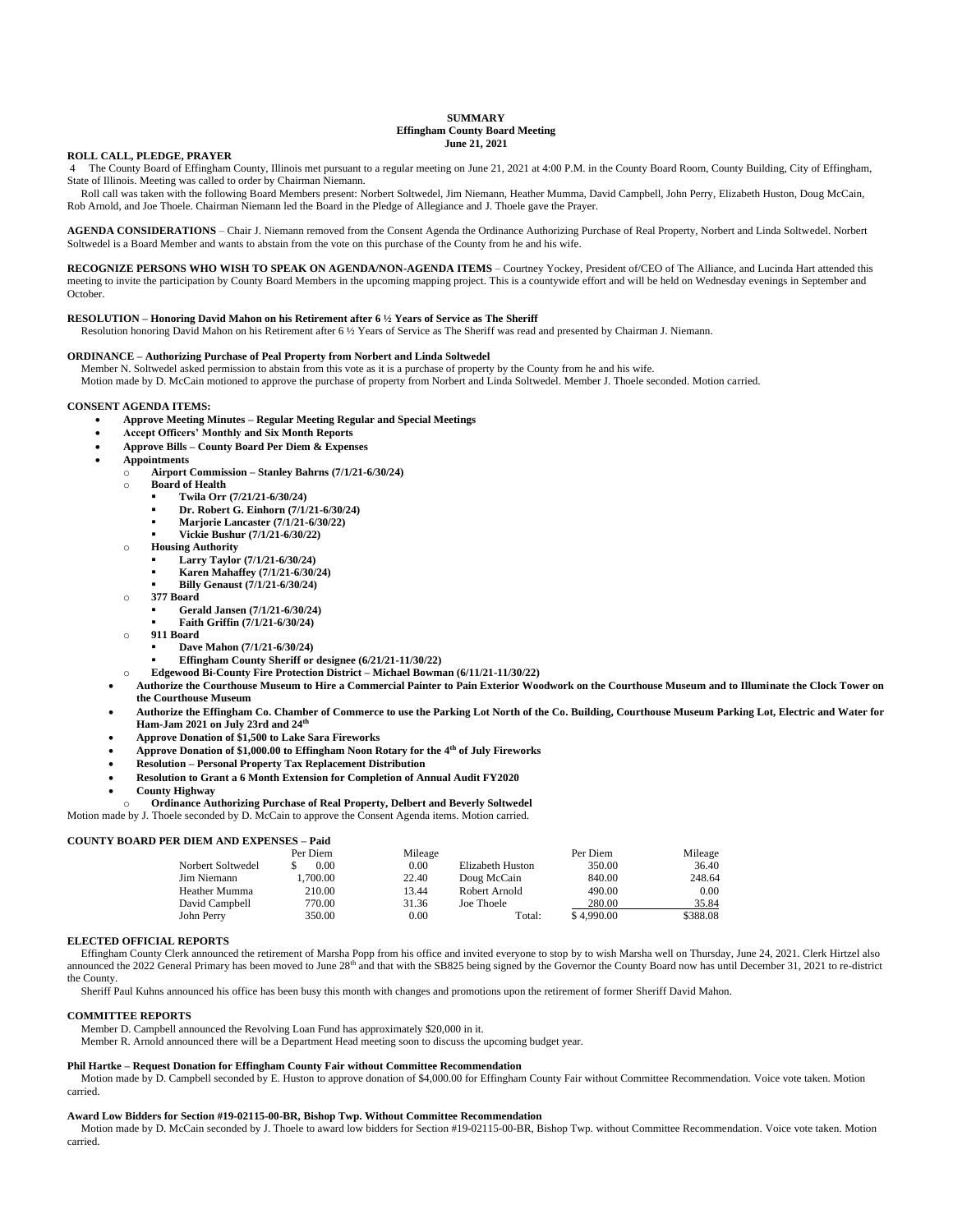# **Resolution of Appointment without Committee Recommendation – 911 Board – John Maguire (71/21-6/30/24)**

Motion made by N. Soltwedel seconded by D. Campbell to approve the Resolution of Appointment without Committee Recommendation for 911 Board – John Maguire (71/21- 6/30/24). Voice vote taken. Motion carried.

# **Road & Bridge – May 11, 2021**

Committee Members Present: Joe Thoele, Doug McCain and Norbert Soltwedel. Others present: Jim Niemann, Dave Bushue, Bob Westendorf, Nick Burrus, Becky Hoopingarner and Greg Koester. D. McCain moved and N. Soltwedel seconded to approve April 13, 2021 minutes, unanimous.

Old Business

- 1. Resolution Awarding Low Bidders from April 2nd Oil Letting Even with higher oil prices, low bids come in at or near estimated prices. Koester presented resolution to award lowest responsible bidders. Emulsicoat, Inc. and Effingham Asphalt were low bidders for road oil and patch mix, respectfully. D. McCain moved and N. Soltwedel seconded to recommend approval at the next board meeting, unanimous.
- 2. May 13 Bid Opening for Summit Township Concrete Box Culvert N. Soltwedel moved and J. Thoele seconded to authorize G. Koester to move forward lowest responsible bidder if bid is acceptable, unanimous.
- 3. Funkhouser Road Update Howell will likely be paving Funkhouser Road towards the end of the month. Howell is also committed to oiling over new pavement, but will likely work best if county incorporates it into County's oiling program and Howell pays the county.
- 4. Boiler Slag Delivery Several hundred tons have been delivered.

# New Business

- 1. Orientation of New Highway Commissioners We are providing a brief orientation for the four new highway commissioners.
- 2. Request for 200 tons of Road Salt for next winter the additional tonnage should fill storage.
- 3. Status of Maintenance D. Bushue report3ed on recent activities, including but not limited to,
	- a. Updated Flagger Training with the help of April
		- b. Ditcher wrapped up at the end of April
		- c. Mobile Patcher
		- d. Shoulder disk and shouldering
		- e. Plan to start mowing this week.
		- f. Help St. Francis repair bridge later this week.

4. Mis. – The county is encouraged to participate in an Information Exchange Survey by IDOT of how to make the roadways safer overall or at a particular location. J. Thoele moved and N. Soltwedel seconded to adjourn, unanimous.

| S/ Greg Koester        | 6/15/21 | S/Joseph E. Thoele                  | 6/15/21     |
|------------------------|---------|-------------------------------------|-------------|
| <b>COUNTY ENGINEER</b> | DATE    | CHAIRMAN of ROAD & BRIDGE COMMITTEE | <b>DATE</b> |

# **911 - May 18, 2021**

Board Members Present: David Mahon, Julie Stephens, Dave Campbell, Wayne Rubach, Larry Thies, Jason McFarland, David Budde (came after roll call)

# Absent: Bob Tutko

 Others Present: Tina Daniels, Jason Repking, Billie Bales, Greg Sapp (WXEF), Derek Burwell, Operations Manager from Abbott Ambulance, Charles Mills (EDN), Chief Paul Kuhns Recognition was given to Outgoing Board Members Mike DePoister (2012-2021), Wayne Rubach (2016-2021), Sheriff David Mahon (2014-2021) & Julie Stephens (2016-2021). Minutes - W Rubach motioned/J McFarland seconded minutes of the April 20, 2021 meeting were approved as written. *Motion carried***.** 

Financial Report & Expenditure Report - A financial report was given by W Rubach showing an April 30, 2021 balance of \$1,144,945.27 along with an Expenditure Statement for bills to be approved for \$13,485.66. Excess revenue over expenditures for the month of April was \$57,707.31. D Mahon motioned/L Thies seconded to accept the financial & approve expenditure reports. (Roll call vote: Approving votes: D Mahon, J Stephens, D Budde, D Campbell, W Rubach, L Thies, J McFarland; Disapproving votes: 0; Absent: B Tutko) *Motion* 

#### *carried.*

Committee Reports - None reported.

- Addressing/GIS Report- Jill Zerrusen
	- Submitted monthly report (see attached)
	- Reported 6 new addresses and attended the state required online geodatabase training
- System Administrator's Report Tina Daniels
	- Submitted monthly 911 phone data and CAD data for both PSAP's (see attached).
	- Daniels reported receiving notice on April 28 that the Statewide 911 Administrator had reviewed our NG911 recording grant application and we will now be receiving \$109,545.25 instead of \$99,480, an increase of \$10,065.25.
	- Daniels said she attended the Statewide Advisory Board meeting on May 3<sup>rd</sup>, May 10<sup>th</sup> and May 17<sup>th</sup>. The Board is working on HB2784, the Community Emergency Services and Supports Act. The 911 concerns are:
		- o Will there be scripted questions for the telecommunicators to ask on these types of calls?
		- o How will public safety be kept in the loop if mental health responders are notified first?
		- o Who will oversee the training necessary for this law?
		- o Who will do the record keeping? Etc.
		- Daniels attended the Illinois APCO/NENA meeting on May 6<sup>th</sup>

### IT Report- Jason Repking

- Preventive Daily Maintenance/Monitoring with Spillman server/software (see attached report)
- 911 Network Support (see attached report)
- Working on new software connectivity for MDC's (Mobile Digital Computer)
- Old Business None reported.

 New Business - Jason McFarland reported he would like to invite an instructor, from the Mobile Training Unit, out of Northern Illinois, to come here for a 911 Dispatcher PTSD (Post-Traumatic Stress Disorder) 8-hour class. J McFarland will pursue getting costs & times and bring it back to a meeting for vote.

#### General Information/Public Comments

- Chairman Julie Stephens read a thank-you note for recognizing the City T-C's for National T-C week.
- Larry Thies noted that Air-Evac now carries 0+ whole blood, on their helicopters based in Mattoon, Effingham and Mt. Vernon.
- Wayne Rubach thanked the Board for letting him serve and asked them to explain the use of their acronyms more thoroughly to new incoming Community-at-Large members.
- Derek Burwell, Operations Manager from Abbott Ambulance extended on invitation to the Board 9 students will be graduating from the Basic EMT Program, through Lake Land College, on Thursday at Abbott Ambulance in Effingham.
- On a motion by D Mahon and seconded by W Rubach the meeting was adjourned to June 15, 2021 at Noon in the 3<sup>rd</sup> Floor County Board Room at the Effingham County Building. *Motion carried.*

Minutes Submitted by Joyce Worman, 9-1-1 Administrative Aide

**Airport - June 9, 2021** 

Commission Members Present: (Roll Call Taken) Tony Siemer, Jim Niemann, Joe Thoele, Phil Toops, Stan Bahrns. Absent:

Others Present: County Engineer Greg Koester, Jerry Tate, City Planner Greg Koester, Charlie Mills/EDN

Minutes - J Thoele moved/J Niemann seconded to approve the May 5, 2021 minutes as written. Unanimous, *Motion Carried.*

**Correspondence** 

#### Review and Approve Bills

• J Niemann moved/J Thoele seconded to approve bills totaling \$5,704.65. Unanimous, *Motion carried.* Old Business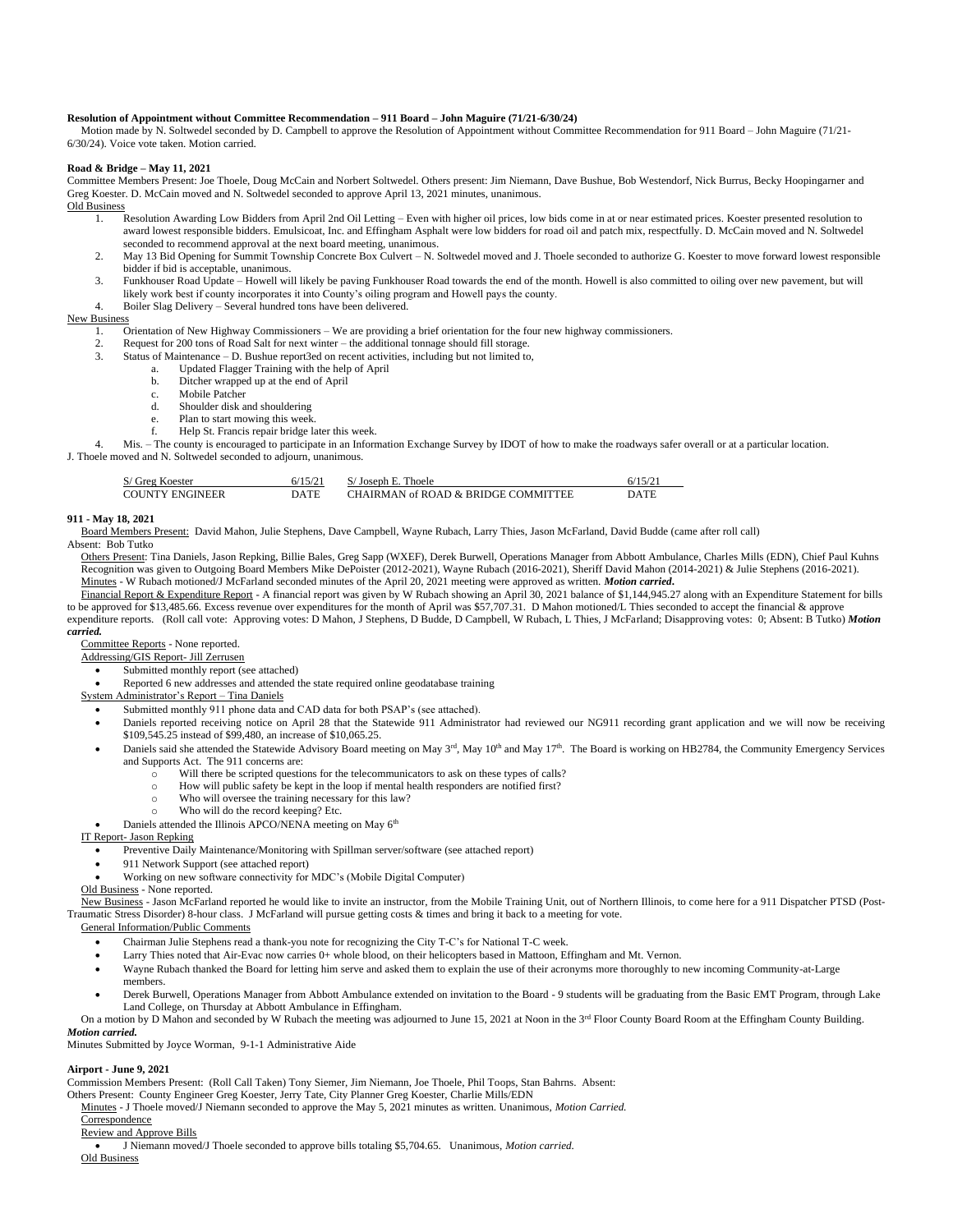- Financing Potential T-Hangar G Koester (County) reported not much movement since the meeting with Rob Arnold, Tax & Finance Committee Chairman. G Koester (County) will continue discussions with Rob Arnold to include the T-Hangars as part of the FY22 budget. Given the large capital outlay needed, T Siemer suggested staging construction.
- Delivering FBO Services/Revising Manager's Contract G Koester (County) and J Tate met previously and discussed options. G Koester (County) met with J Niemann and T Siemer to discuss which direction to pursue. G Koester (County) stated the Airport has done well under Tate's management. G Koester (County) will review numbers for consideration for the Airport manager position for the FY22 budget. J Tate stated he isn't opposed to the Airport Manager position but he has mixed feelings. He started a new corporation this year and the commission is now looking at going in a different direction. T Siemer stated there is a different option, the County could enter into a Management Agreement with the corporation.
- ACIP Grant Application G Koester (County) stated the ACIP Application is due Monday, June 14th. He has been working on the application with Hanson Engineers. The County Board passed a Resolution at the May Board Meeting committing to fund 10% for runway extension. Hanson Engineers thinks the opportunity is there to submit a secondary request for the taxiway extension estimated at \$1.5 million. G Koester (City) delivered a Letter of Support from the City of Effingham to be included with the Grant Application.

# New Business

- Pilot's Lounge Recliners Replacements J Tate stated the current recliners are 10 years old. The were purchased from Menards and the upholstery is disintegrating. J Tate requested approval to replace the recliners with high quality recliners. T Siemer suggested recovering the correct recliners and J Tate checked in to it and it wouldn't be cost effective. J Niemann motioned to authorize J Tate to purchase 2 recliners locally not to exceed \$1500.00, P Toops second. Unanimous, Motion carried.
- End of County Fuel Flow Subsidy as COVID Relief to Tate's AV8, Inc. J Tate thanked the commission for the COVID relief subsidy which ended May 1<sup>st</sup>.

# General Information

- J Niemann stated S Bahrns appointment ends on June 30<sup>th</sup> and asked if S B Bahrns was interested in another term. S Bahrns indicated he is interested in another term. J Niemann stated it would be added to June's Legislative Agenda.
- G Koester (City) stated the City has not heard anything from High Flight. G Koester (County) stated that he has been corresponding by email with a builder (Sturdi-built) from Charleston regarding the hangar. G Koester (County) is going to schedule a meeting with the builder, the City, Michael Wright and Jerry Tate to discuss the construction of the T-Hangar.
- G Koester (City) reported the proposed solar farm has hit a snag. Application for the Special Use permit will probably be after September.

# Adjourn/Next Meeting

- J Niemann motioned/S Bahrns seconded to adjourn the meeting, unanimous. *Motion carried*.
- The next Effingham County Airport Commission meeting will be on Wednesday, July 7, 2021 at 9:00 A.M. at the Effingham County Building 3rd Floor Meeting Room.
	- Minutes submitted by Deb Ruholl, Administrative Aide to Airport Commission

# **Legislative –June 14, 2021**

 Committee Members: Dave Campbell, Chair, Jim Niemann, V. Chr., Norbert Soltwedel, Heather Mumma, John Perry, Elizabeth Huston, Doug McCain, Rob Arnold and Joe Thoele. Committee Members Present: D. Campbell, Chair, N. Soltwedel, H. Mumma, J. Perry , E. Huston, D. McCain, R. Arnold and Joe Thoele. Jim Niemann was absent.

- This meeting called to order by Chair D. Campbell.<br>1. Member J. Perry motioned to approve to 1.) Member J. Perry motioned to approve the minutes of the May 10, 2021 meeting of this committee. Member N. Soltwedel seconded. Motion carried.
	- 2.) Unfinished Business None
	- 3.) New Business None
	- 4.) Appointments

Member J. Perry motioned to vote all of the appointments together. Member E. Huston seconded. Motion carried. Member D. McCain motioned to send to the Full Board for recommendation the following appointments:

- Airport Commission Stanley Bahrns
- Board of Health Twila Orr, Dr. Robert G. Einhorn, Marjorie Lancaster, Vickie Bushur
- Housing Authority Larry Taylor, Karen Mahaffey and Billy Genaust
- 377 Board Gerald Jansen, Faith Griffin
- 911 Board Dave Mahon, Effingham County Sheriff or designee
- Edgewood Bi-County Fire Prot. Dist. Michael Bowman
- Member J. Perry seconded. Motion carried.
- 5.) General Information/Public Comment Newly appointed Sheriff Paul Kuhns introduced Chief Deputy Larry Finfrock. Sheriff Kuhns also announced that Travis Buhnerkempe and Darin Deters have been appointed lieutenants. Appointments for sergeant will be made soon and a new hire will begin work in the Sheriff's Department on June 27<sup>th</sup>.
- 
- 6.) Closed Session None
- 7.) Member J. Perry motioned to adjourn this meeting. Member H. Mumma seconded. Motion carried.

S/ Kerry J. Hirtzel

Kerry H. Hirtzel, Effingham County Clerk

# **Building & Grounds - June 15, 2021**

Committee Members Present: Doug McCain, Joe Thoele, Norbert Soltwedel. Committee Member Absent:

Others Present: Sheriff Paul Kuhns, Chief Larry Finfrock, Delaine Donaldson, Lucinda Hart

- MINUTES Minutes from May 11, 2021 meeting were approved. J Thoele/N Soltwedel. Motion carried.
- UNFINISHED BUSINESS Chairman McCain inquired about the food trucks discussed at last month's meeting. D Ruholl reported she has talked to Sasha with the City of Effingham and 2 food trucks will be on the old Courthouse Parking Lot on Friday, June  $18<sup>th</sup>$  and also on Monday, June  $28<sup>th</sup>$ .
- NEW BUSINESS
	- Delaine Donaldson Courthouse Museum Delaine Donaldson stated in 2009 the Courthouse was in a critical state and it was the intent of his group to preserve it. D Donaldson requested approval to contact a commercial painter to come and paint all the exterior wood work on the outside of the building. The work would begin next spring and take approximately 6 weeks to complete. The cost would be approximately \$75,000.00 which they will raise the funding for it. They would also like to illuminate the clock tower by lighting or other means. J Thoele motioned to send to the full board a recommendation to authorize D Donaldson's group to hire a commercial painter to paint the exterior wood work and to also illuminate the clock tower, N Soltwedel second, Motion carried.
	- Effingham County Chamber of Commerce Use of parking lot, etc for EffingHam-Jam 2021 Lucinda Hart form the Chamber requested the use of the parking lot north of the County Building, the Courthouse Museum Parking Lot, electric and water for the Ham-Jam event on July 23<sup>rd</sup> and 24<sup>th</sup>. The parking lots and streets will be closed beginning at 8 AM on the 23<sup>rd</sup>. Sheriff Kuhns stated this is a hardship for the county, his department has to have access to the building. Sheriff Kuhns will talk to the Judge about the parking lot and street closures. Sheriff Kuhns stated it is for 1 day and we will make it work. N Soltwedel expressed his concerns about the event taking business away from the downtown small businesses. J Thoele motioned to send to the full board a recommendation to allow the Chamber the use of the parking lot north of the County Building, Courthouse Museum parking lot, electric and water use for Ham-Jam 2021 on July 23rd and 24<sup>th</sup>, N Soltwedel second

GENERAL INFORMATION/PUBLIC COMMENTS

ADJOURNMENT - N Soltwedel motioned and J Thoele seconded that the meeting be adjourned.

Respectfully submitted, Deb Ruholl, County Board Office Administrator

# **Tax & Finance – June 17, 2021**

Tax & Finance Committee of the Whole: Rob Arnold, Chairman, Joe Thoele, Vice Chair, Norbert Soltwedel, Jim Niemann, Heather Mumma, Dave Campbell, John Perry, Elizabeth and Doug McCain.

 Committee Members Present: Chair Rob Arnold, , J. Niemann, D. Campbell (by telephone), E. Huston, D. McCain. N. Soltwedel, H. Mumma, J. Perry were absent. This meeting called to order by Chair R. Arnold.

1. Member J. Niemann motioned the minutes of the May 13, 2021 meeting of this committee. Member J. Thoele seconded. Motion carried.